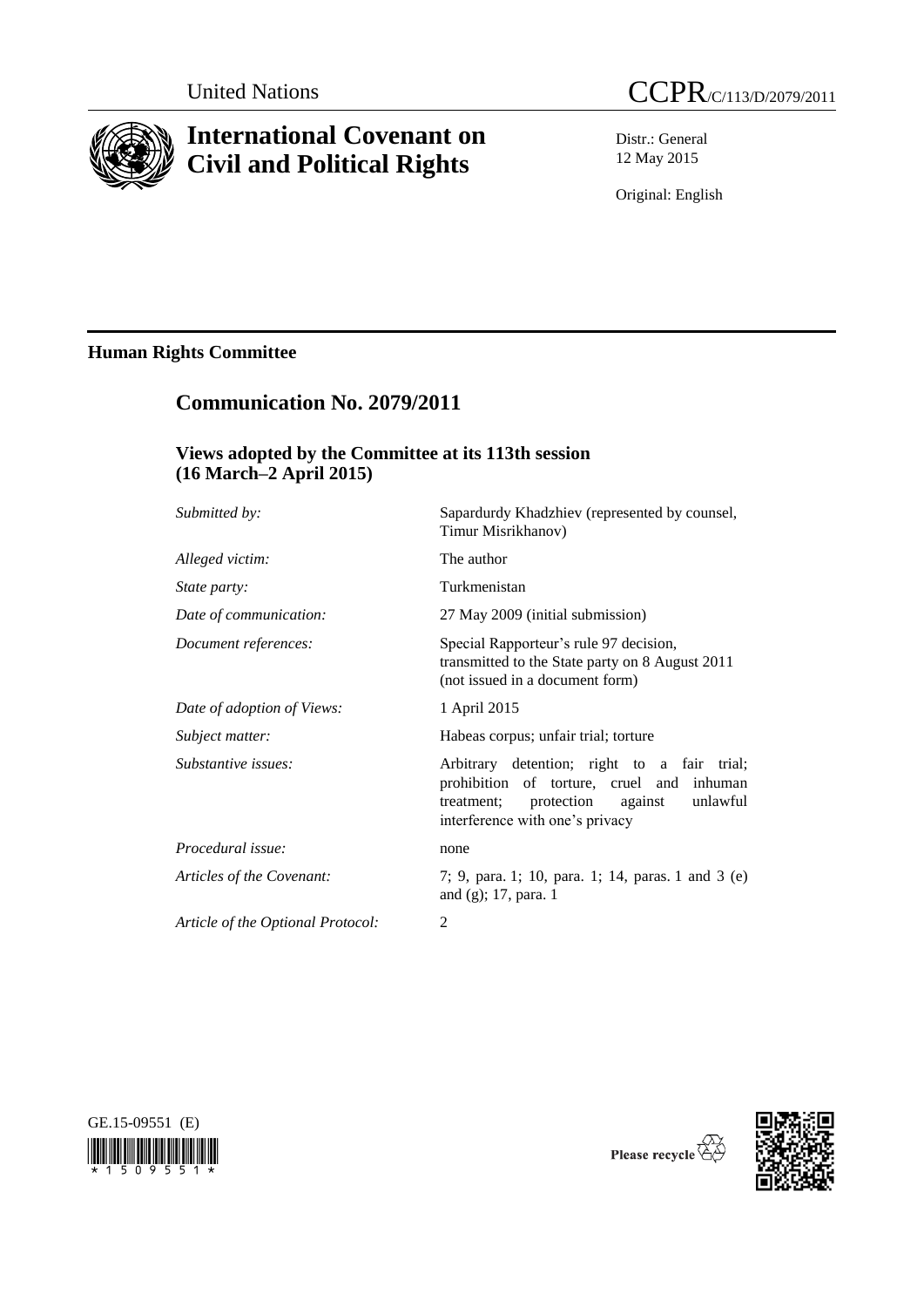### **Annex**

# **Views of the Human Rights Committee under article 5, paragraph 4, of the Optional Protocol to the International Covenant on Civil and Political rights (113th session)**

concerning

## **Communication No. 2079/2011**\*

| Submitted by:          | Sapardurdy Khadzhiev (represented by counsel,<br>Timur Misrikhanov) |
|------------------------|---------------------------------------------------------------------|
| Alleged victim:        | The author                                                          |
| <i>State party:</i>    | Turkmenistan                                                        |
| Date of communication: | 27 May 2009 (initial submission)                                    |

*The Human Rights Committee*, established under article 28 of the International Covenant on Civil and Political Rights,

*Meeting on* 1 April 2015,

*Having concluded* its consideration of communication No. 2079/2011, submitted to the Human Rights Committee by Sapardurdy Khadzhiev, under the Optional Protocol to the International Covenant on Civil and Political Rights,

*Having taken into account* all written information made available to it by the author of the communication and the State party,

*Adopts* the following:

## **Views under article 5, paragraph 4, of the Optional Protocol**

1. The author of the communication is Sapardurdy Khadzhiev, a Turkmen national born in 1959. He claims to be a victim of a violation, by Turkmenistan, of his rights under article 7; article 9, paragraph 1; article 10, paragraph 1; article 14, paragraphs 1 and 3 (e) and (g); and article 17, paragraph 1, of the International Covenant on Civil and Political Rights. The Optional Protocol entered into force for Turkmenistan on 1 August 1997. The author is represented by counsel, Timur Misrikhanov.

#### **The facts as submitted by the author**

2.1 On 16 June 2006, Sapardurdy Khadzhiev was unlawfully apprehended by officials of the Investigations Unit of the Ministry of National Security of Turkmenistan and taken to the Ministry detention centre. He claims that his arrest was officially recorded only on 18

<sup>\*</sup> The following members of the Committee participated in the examination of the present communication: Lazhari Bouzid, Sarah Cleveland, Olivier de Frouville, Yuji Iwasawa, Ivana Jelić, Duncan Laki Muhumuza, Photini Pazartzis, Mauro Politi, Sir Nigel Rodley, Víctor Manuel Rodríguez-Rescia, Fabián Omar Salvioli, Dheerujlall Seetulsingh, Anja Seibert-Fohr, Yuval Shany, Konstantine Vardzelashvili and Margo Waterval.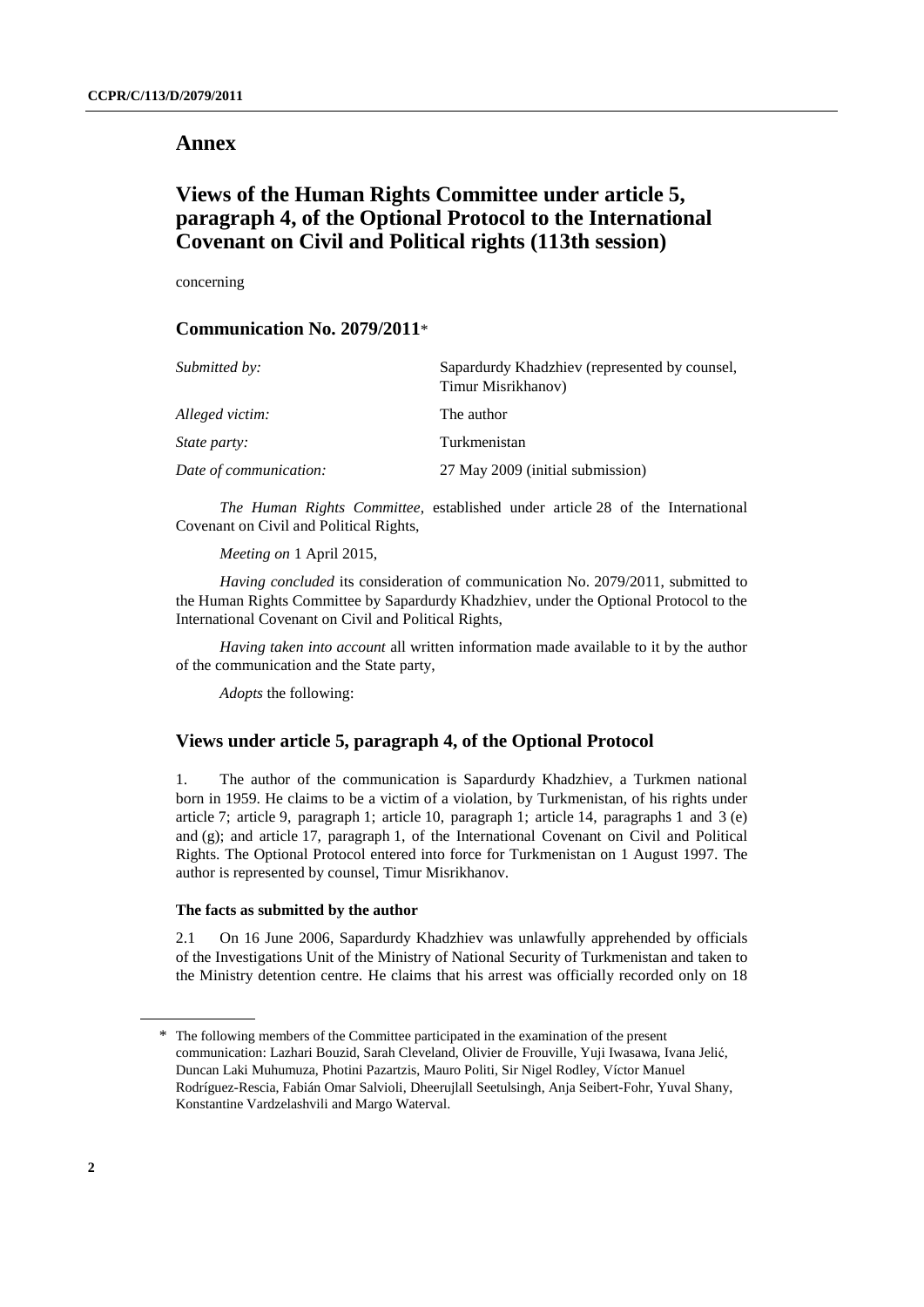June 2006, three days after he was detained, in violation of the provisions of the Criminal Procedure Code of Turkmenistan.

2.2 Mr. Khadzhiev further claims that on 21 June 2006, he was charged with a crime and allowed to meet with a lawyer for the first time, five days since his initial apprehension, in violation of the provisions of the Criminal Procedure Code. During the first five days in detention, his family was not informed about his whereabouts. As a consequence, during that time, his family and relatives were extremely worried about him and looked for him in different law enforcement agencies, but did not receive any information.

2.3 The author submits that he was tortured and otherwise mistreated while in detention, with the aim of forcing him to confess guilt. He submits that 11 people were held in one cell, with an area of only six square metres. His relatives were not allowed to bring him food or any other personal items; he did not have access to water; and the temperature in the cell was about 50 degrees Celsius. He was also denied food and access to medical assistance.

2.4 Mr. Khadzhiev claims that he did not commit any crime, and that, in fact, the real reason for his arrest was his active participation in the work of non-governmental organizations and his activities as a human rights defender. He also assisted international journalists with the preparation of their news articles about social life in Turkmenistan. His elder sister was, at that time, working for Radio Liberty; his brother was an opposition activist, and his brother's wife was also a human rights defender. The author submits that, for those reasons, the Turkmen authorities were following his work as a human rights defender long before his arrest, and waited for an appropriate occasion to arrest him.

2.5 The author submits that he was charged with conspiracy to commit the illegal purchase**,** sale**,** storage**,** transportation**,** transfer and carrying of firearms, ammunition, explosives and explosive devices for a group of individuals, which is proscribed by article 287, paragraph 2, of the Criminal Code of Turkmenistan. He claims that, even before he was charged, the news media on television and in the newspapers had accused him of espionage. Moreover, he and his relatives were accused of "aiding and abetting foreign intelligence services". The investigator in charge of his case ordered him to confess his guilt on television and to publicly denounce his brother (an opposition figure) and his sister (a journalist).

2.6 The author claims that the investigators could not establish his guilt as they had no evidence against him. The witnesses for the prosecution did not and could not provide any statements that would incriminate the author. The defence witnesses were not informed of the date and time of the court hearings, and were not questioned during the pretrial investigation. Although the court hearings should have been open to the public, nobody was allowed to attend. The author submits that his family, relatives as well as representatives of diplomatic missions requested to attend the court hearing but were refused access. The author himself and his lawyer were subjected to intense pressure with the aim of obtaining a confession of guilt for crimes that he did not commit.

2.7 On 25 August 2006, the author was sentenced to seven years' imprisonment. While in prison, the torture and mistreatment continued. He submits that, at the time of submission of the communication to the Committee, he was still denied food, water and medical assistance. He also claims that he was given psychotropic drugs against his will. For the first two years of his imprisonment, he was held incommunicado — his family and relatives did not know his whereabouts and he was denied the right to see them in prison or exchange correspondence with them. During that time, he tried numerous times to submit complaints to different State institutions, including the Office of the Prosecutor and the Office of the President of Turkmenistan, but all his pleas and appeals were ignored.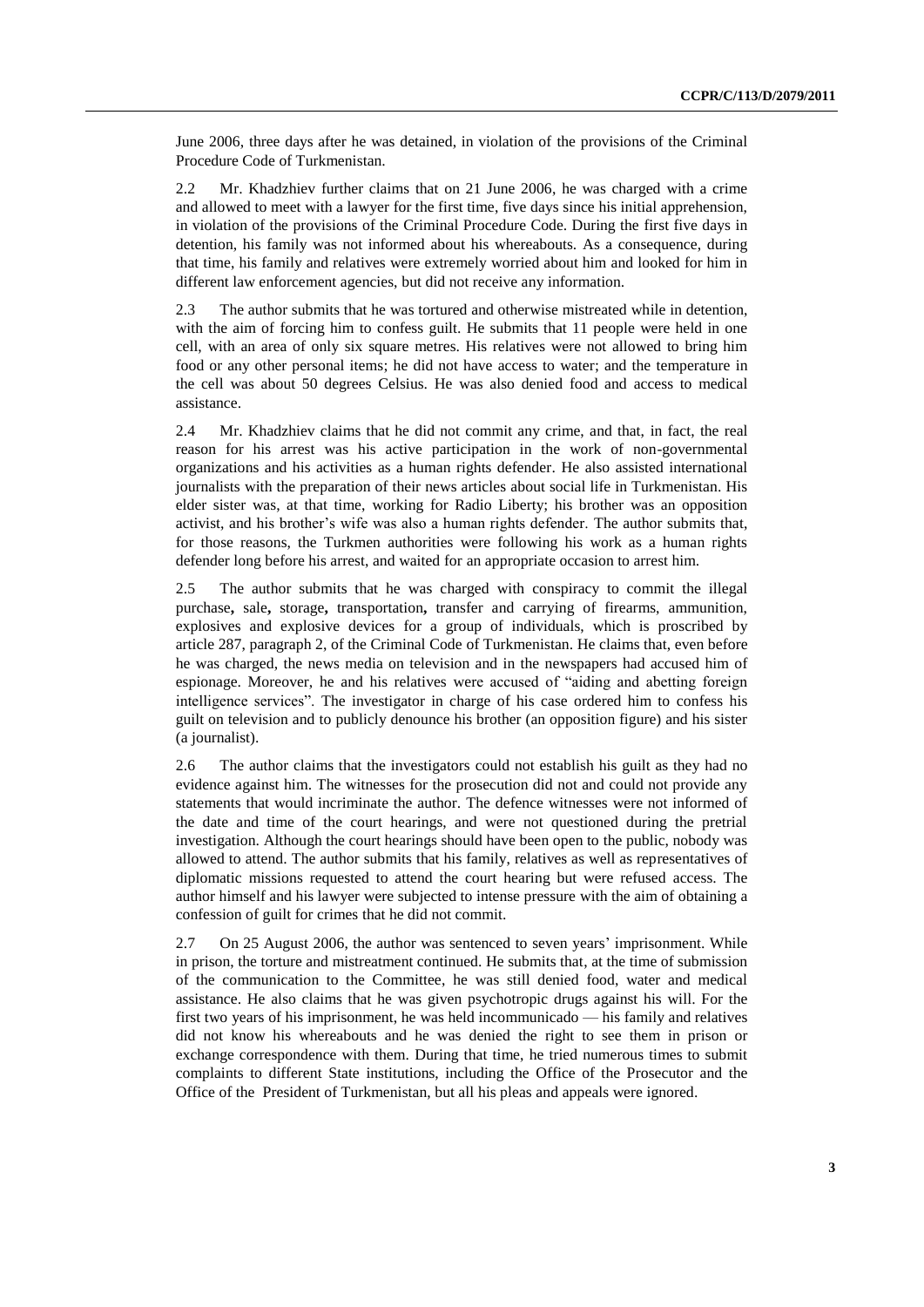2.8 The author further submits that, because he is in prison, he cannot obtain any documents relating to the pretrial investigation and subsequent court hearing, nor does he have any copies of the trial transcript, his appeals and complaints. He further claims that all his correspondence, both incoming and outgoing, is intercepted and censored by the prison administration. 1

2.9 The author submits that the State party should cease persecuting, release him immediately, and compensate him and his family for the material and moral damages the have suffered in the context of his unlawful arrest, trial and conviction, as well as the torture he was subjected to by officials of the State party.

#### **The complaint**

3.1 The author claims that by subjecting him to torture and inhuman and degrading conditions of detention and imprisonment, the State party violated his rights under articles 7 and 10, paragraph 1, of the International Covenant on Civil and Political Rights.

3.2 The author also submits that the State party violated his rights under article 9, paragraph 1, of the Covenant, as he was unlawfully apprehended and detained for three days, without his relatives being informed of his detention.

3.3 Furthermore, the author claims that the State party violated his right to a fair and public hearing under article 14, paragraph 1, of the Covenant. His motions for the court to call defence witnesses were rejected and his lawyer was put under pressure to make him confess his guilt, in violation of article 14, paragraph 3 (e) and (g), of the Covenant.

3.4 Finally, the author claims that his rights under article 17 of the Covenant were violated, as the State party had interfered with his correspondence with his family and relatives and, during first two years of his imprisonment, his family did not know about his whereabouts and he could not communicate with them.

#### **State party's observations on merits**

4.1 On 6 January 2012, the State party submitted its observations on the merits of the present communication. The State party claims that, in 2002, Sapardurdy Khadzhiev was sentenced to nine years' imprisonment further to under article 292 of the Criminal Code of Turkmenistan, for possession of drugs with the intention of selling them. He was released in 2003 at the discretion of the President of Turkmenistan, under the Clemency Act. On 23 June 2006, he was again arrested and charged with an offence relating to possession of weapons. On 25 August 2006, the author was sentenced to seven years' imprisonment by the Ashgabat City Court. 2

4.2 The State party submits that Mr. Khadzhiev was placed in a "specialized correctional institution, BK-K/6, in the town of Akdash in the Balkan region of Turkmenistan. The penitentiary records show that, while he was in the institution, he received 11 visits from his relatives, and received food parcels on 15 occasions. Furthermore, he sought the health services of the penitentiary institution on six occasions. According to the State party, his health is "satisfactory", without further details, and he "enjoys all the rights and opportunities provided for persons in his category".

<sup>&</sup>lt;sup>1</sup> On 17 January 2012, the Committee requested the State party to provide documents relating to this case, such as copies of the decision by the Office of the Prosecutor and the Ashgabat City Court, transcripts of the trial and any other documents pertaining to the case of Sapardurdy Khadzhiev.

 $2 \text{ In an additional submission dated 11 June 2012, the State party provided excepts from its Criminal$ Code, more specifically, the text of articles 185, 220, 228, 287 and 292.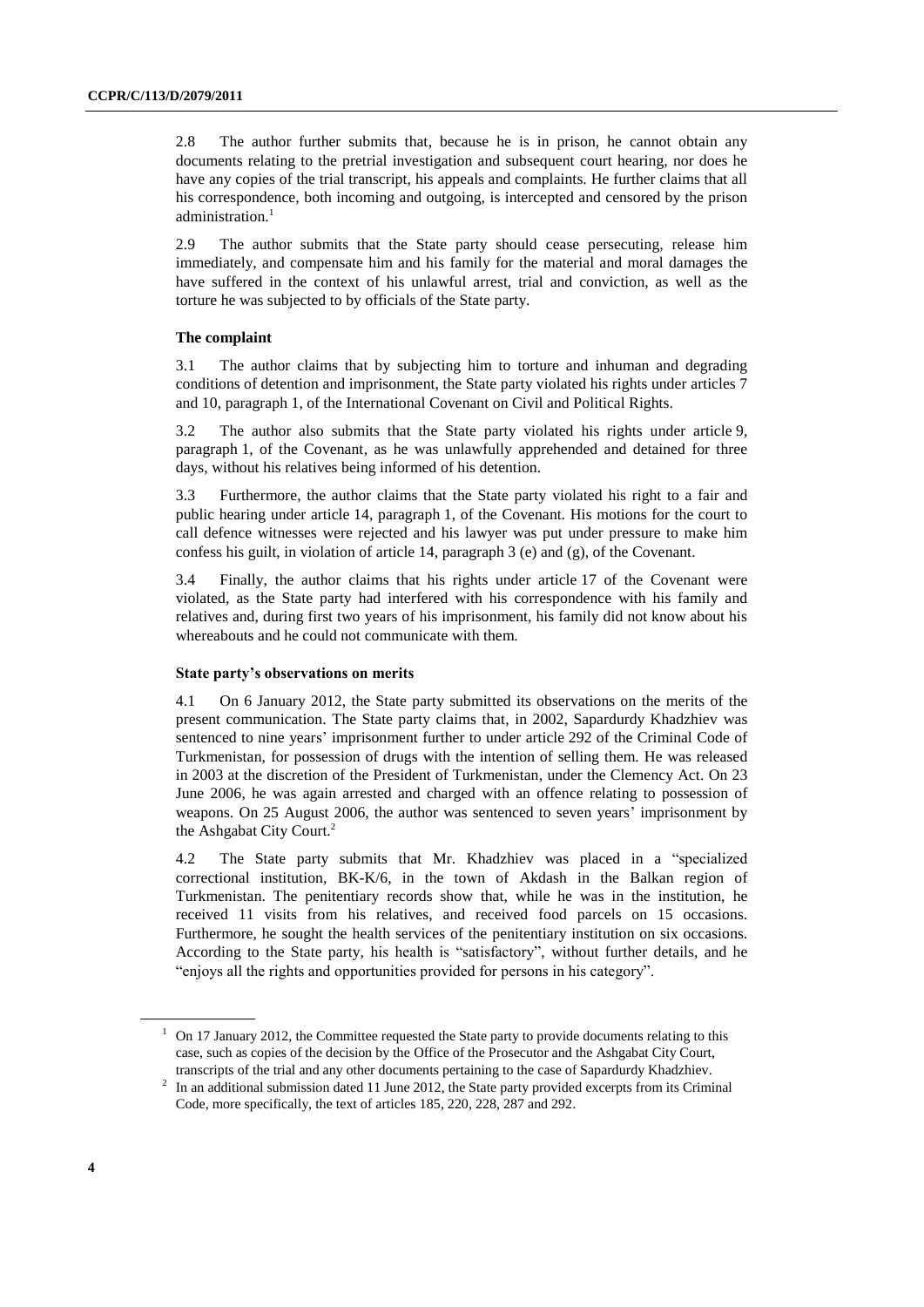4.3 The State party further claims that the information provided by the author about "unlawful detention" and "misconduct" on the part of police officers has not been confirmed.

#### **Author's comments on the State party's observations on the merits**

5.1 On 9 April 2012, Mr. Khadzhiev submitted his comments on the State party's observations on the merits of the communication. He noted that instead of providing specific responses, the State party tried to focus on unimportant facts. For example, he claims that he was first accused of espionage, but afterwards, he was charged and convicted of being in possession of several bullet cartridges. The author reiterates that the State party organized his persecution because of his political views and his relatives, who are wellknown opposition members.

5.2 The author submits that the State party did not honour the Committee's request for documents relating to his case, and reiterates that he himself does not have access to those documents. He adds that it was due to the pressure by the international community that he was first allowed to see his relatives, but that was only at the end of August 2007. The State party's claim about the number of visits he was allowed to receive from relatives does not correspond to the reality. After submitting the present complaint to the Committee, the author was able to meet with his relatives only once. In addition, his relatives were able to give him food only three times. Since 2007 and for four years, the author was able to use the medical services only two times, despite his complaints about heart problems and issues with internal organs.

5.3 The author also submits that his right to receive and send correspondence and have access to newspapers, magazines and television is still being violated by the prison administration. His relatives are still subjected to psychological pressure aimed at getting them to stop complaining to international organizations and to provide the State party with a letter to the effect that they have free access to the author.<sup>3</sup>

5.4 On 6 July 2012, commenting on the State party's submission of excerpts from the Criminal Code of Turkmenistan, the author reiterates his position and claims that the State party purposefully avoided answering the substantive issues raised in the communication. He further claims that the law enforcement agencies did not have any evidence of his guilt and that he is currently being held unlawfully. 4

### **Further submissions from the State party**

6.1 By note verbale of 24 September 2012, the State party submits that according to article 433 of the Criminal Procedure Code of Turkmenistan, the convicted person is provided with the copy of his sentence "no later than five days" after the pronouncement of the conviction by the court. The sentence that was handed down to Mr. Khadzhiev was based on law and he subsequently received a copy of it.<sup>5</sup>

6.2 On 18 March 2013, the State party reiterates that all convicts in correctional facilities are provided with "adequate food and clean water" and have access to medical services. The State party further submits that, on 15 February 2013, the President of

<sup>&</sup>lt;sup>3</sup> On 28 April 2012, the Committee, acting through its Special Rapporteur on New Communications and Special Measures, requested the State party to abstain from "any acts of pressure, intimidation or reprisal against the author and his relatives" made in connection with the present communication.

<sup>&</sup>lt;sup>4</sup> The counsel for the author confirmed the author's release in his letter dated 12 December 2013, however, he noted that the author was pardoned only three months prior to his normal release date.

<sup>&</sup>lt;sup>5</sup> The State party does not provide any other details regarding this issue.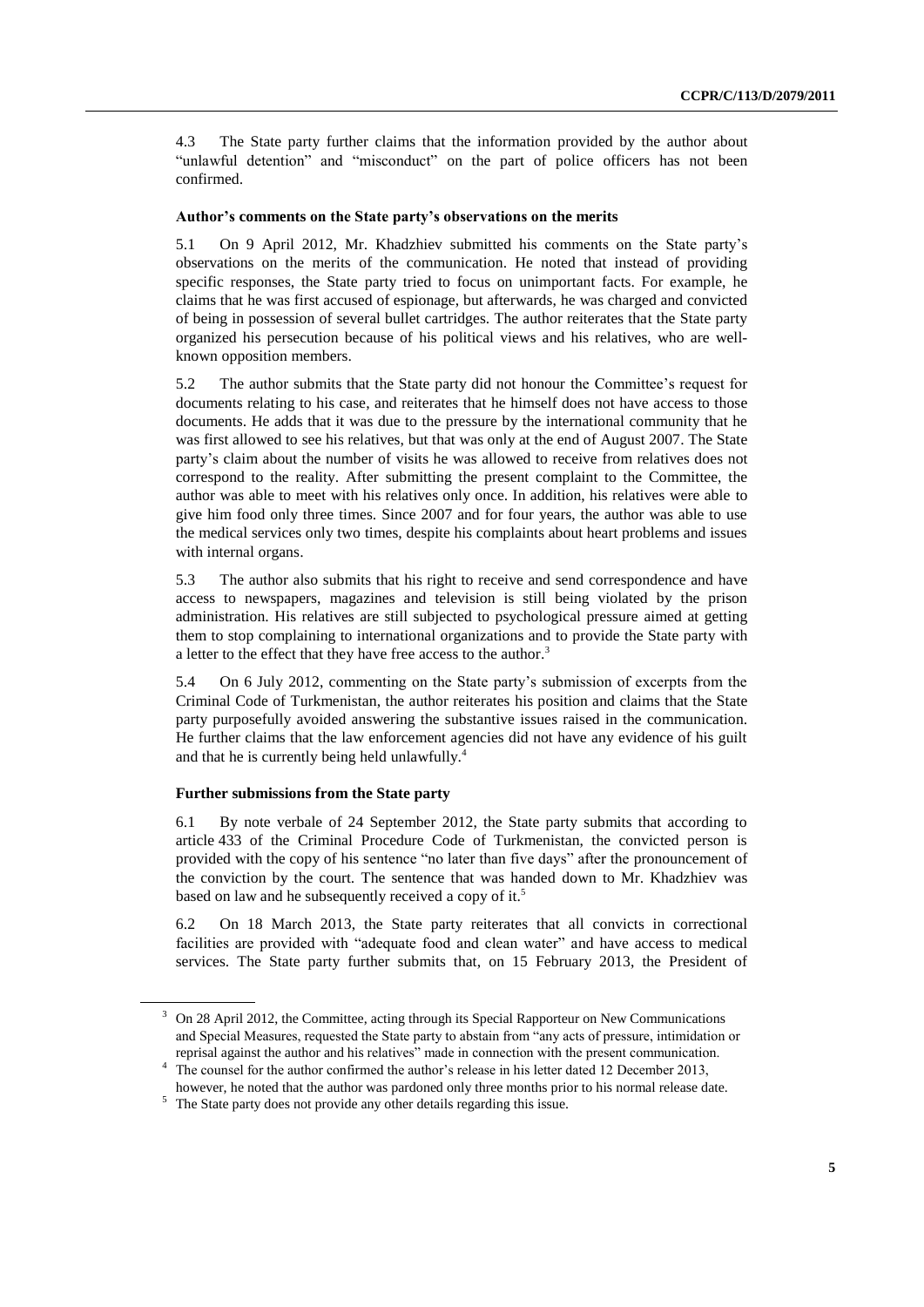Turkmenistan issued a pardon with regard to Sapardurdy Khadzhiev. Based on the pardon, Mr. Khadzhiev was released from prison.<sup>6</sup>

#### **Issues and proceedings before the Committee**

#### *Consideration of admissibility*

7.1 Before considering any claim contained in a communication, the Human Rights Committee must, in accordance with rule 93 of its rules of procedure, decide whether or not the case is admissible under the Optional Protocol to the Covenant.

7.2 The Committee has ascertained, as required under article 5, paragraph 2 (a), of the Optional Protocol, that the same matter is not being examined under another procedure of international investigation or settlement.

7.3 With regard to the exhaustion of domestic remedies, the Committee notes that the State party informed it that the Supreme Court of Turkmenistan had rejected the author's appeal on 20 September 2006. The State party thus does not challenge the admissibility of the communication on that basis. In the circumstances, the Committee finds that it is not precluded from considering the communication under article 5, paragraph 2 (b), of the Optional Protocol.

7.4 With regard to the alleged violation of article 14, paragraphs 1 and 3 (e), of the Covenant, the Committee notes that the State party has not specifically refuted the author's allegations. The Committee considers, however, that the information on file regarding those claims is very limited. It notes, for example, that the author has not specified which witnesses for the defence were prevented from testifying during the court hearings. Similarly, he has not indicated whether or not he was brought before a judge to assess the legality of his detention. Accordingly, and in the absence of any further pertinent information on file, the Committee considers that the author has failed to sufficiently substantiate those particular claims for the purposes of admissibility. Accordingly, it declares that part of the communication inadmissible under article 2 of the Optional Protocol.

7.5 The Committee considers that the author's remaining claims raising issues under article 7; article 9, paragraph 1; article 10, paragraph 1; and article 17, paragraph 1, of the Covenant have been sufficiently substantiated for the purposes of admissibility. It therefore declares that part of the communication admissible and proceeds to its examination on the merits.

#### *Consideration of merits*

8.1 The Human Rights Committee has considered the present communication in the light of all the information made available to it by the parties, as required under article 5, paragraph 1, of the Optional Protocol.

8.2 The Committee notes, first of all, the author's claims regarding the torture and illtreatment to which he was subjected following his arrest and his claim that both his lawyer and himself were put under pressure in an attempt to force him to confess his guilt for crimes that he did not commit. It also notes that the State party has not provided specific observations regarding the author's claims of torture and mistreatment, but has merely

 $6\;$  In an additional submission dated 17 March 2014, the State party repeats its claim regarding the author's release based on the presidential pardon. The State party also submits that the author's appeal was considered by the Supreme Court of Turkmenistan, which rejected the author's claims on 20 September 2006.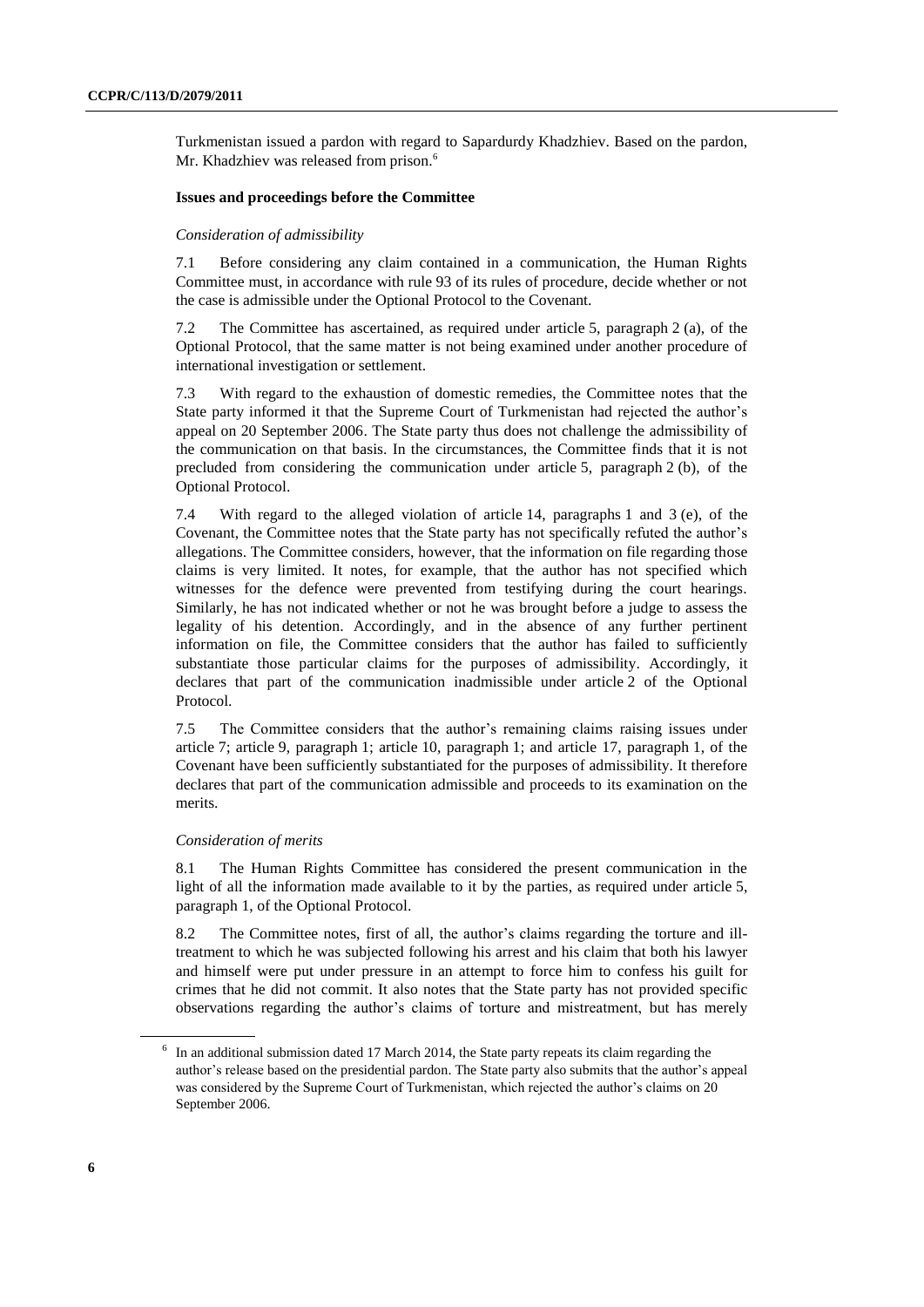contended, without any other information or evidence in substantiation, that the "use of misconduct" against him has not been confirmed.

8.3 The Committee recalls that the burden of proof cannot rest solely on the author of the communication, especially considering that the author and the State party do not always have equal access to evidence and that frequently the State party alone has access to the relevant information.<sup>7</sup> It is implicit in article 4, paragraph 2, of the Optional Protocol that the State party has the duty to investigate, in good faith, all allegations of violations of the Covenant made against it and its representatives, and to provide the Committee with the information available to it. In cases where the author has submitted allegations to the State party that are corroborated by credible evidence, and where further clarification depends on information that is solely in the hands of the State party, the Committee may consider the author's allegations substantiated in the absence of satisfactory evidence or explanations to the contrary from the State party.<sup>8</sup>

8.4 The Committee further recalls that the State party is responsible for the security of all persons held in detention and that, when there are allegations of torture and mistreatment, it is incumbent on the State party to produce evidence refuting the author's allegations. Moreover, once a complaint about ill-treatment contrary to the provisions of article 7 of the Covenant has been filed, a State party must investigate it promptly and impartially. Where investigations reveal violations of certain Covenant rights, the State party must ensure that those responsible are brought to justice.<sup>9</sup>

8.5 The Committee also notes that, despite its repeated requests to obtain documents pertaining to the present communication, the State party has failed to produce them. The State party has not provided any information as to whether an inquiry was undertaken by the authorities, in the context of both the criminal investigation and the present communication, to address the detailed and specific allegations advanced by the author regarding his alleged ill-treatment aimed at obtaining confessions under coercion. Moreover, the State party has failed to provide the Committee with the transcripts of the trial and the copies of the author's complaints to the Office of the Prosecutor's and to the Ashgabat City Court, despite having been specifically requested to do so by the Committee. In those circumstances, and in the absence of information about the conduct of any "prompt and impartial" investigation regarding the author's torture claims, the Committee decides to give due weight to the author's sufficiently substantiated allegations. Accordingly, it concludes that the facts, as submitted, reveal a violation of the author's rights under article 7 and article 14, paragraph 3 (g), of the International Covenant on Civil and Political Rights.

8.6 The Committee further notes the author's claims that his rights under article 9, paragraph 1, were also violated as he was unlawfully detained for three days, from 16 to 18 June 2006, in violation of the provisions of the Criminal Procedure Code of Turkmenistan. He was held in detention until 18 June 2006 without being able to initiate any form of legal process through which his apprehension and the lawfulness of his detention could be challenged and without his relatives being informed of his whereabouts. In the absence of

<sup>7</sup> Communications No. 1422/2005, *El Hassy* v. *Libyan Arab Jamahiriya*, Views adopted on 24 October 2007, para. 6.7; No. 1297/2004, *Medjnoune* v. *Algeria*, Views adopted on 14 July 2006, para. 8.3, and No. 1804/2008, *Il Khwildy* v. *Libya*, Views adopted on 1 November 2012, para. 7.2;

<sup>8</sup> See, inter alia, communication No. 1776/2008, *Bashasha and Bashasha* v. *Libyan Arab Jamahiriya*, Views adopted on 20 October 2010, para. 7.2. 9

See, inter alia, communication No. 1225/2003, *Eshonov* v. *Russian Federation*, Views adopted on 22 July 2010, para. 9.8; and Human Rights Committee, general comment No. 31 (2004) on the nature of the general legal obligation imposed on States parties to the Covenant, para. 18.